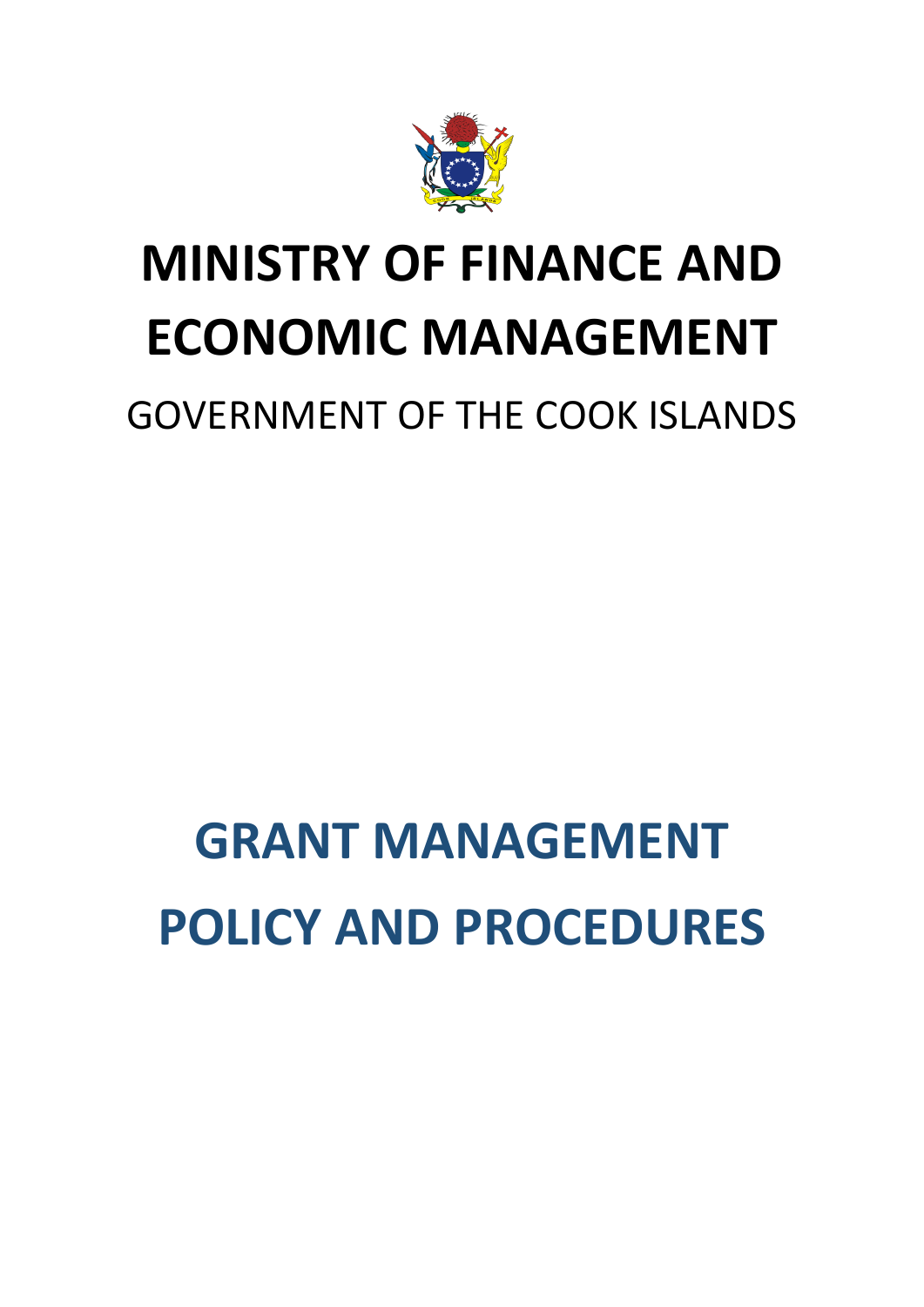#### **POLICY STATEMENT**

#### **Rationale**

The Ministry of Finance and Economic Management (MFEM) administers grants provided by various development partners to government agencies, non-government and civil society organisations for the purposes of providing a service to the community, and building local and national resilience.

This Policy Statement and accompanying guidelines are provided to support the MFEM and the grant recipient to engage in consistent and good grant administration.

Getting grant administration right is an essential part of ensuring the relationship between the MFEM and the grant award recipient works well, for the benefit of the community.

#### **Principles**

In building the robust relationship between the MFEM and the grant award recipient, the following broad based principles are essential:

*Outcomes* – decisions should be informed by a focus on real outcomes for people and communities.

*Accountability* – the MFEM and grant awardee must be accountable and transparent in the way in which they utilise the grant funds.

*Respect* – the MFEM and grant awardee must respect each other's roles.

*Communications* – the MFEM and grant awardee should make open communication and consultation a priority.

In addition, the following principles enhance the quality of processes and outcomes in the funding relationship between the MFEM and the grant awardee:

*Value for money* – obtaining the best mix of services to meet the community's needs within the available funding and achieve the outcomes desired.

*Fairness, integrity and transparency* – ensuring that the MFEM grants system is seen to be accessible, appropriate and fair.

*Consistency* – Grant administration procedures should be carried consistently.

*Probity* – Grant administration must be conducted in an environment of integrity, honesty and scrutiny.

The MFEM Grant Procedures will ensure the implementation and the attainment of its policy principles.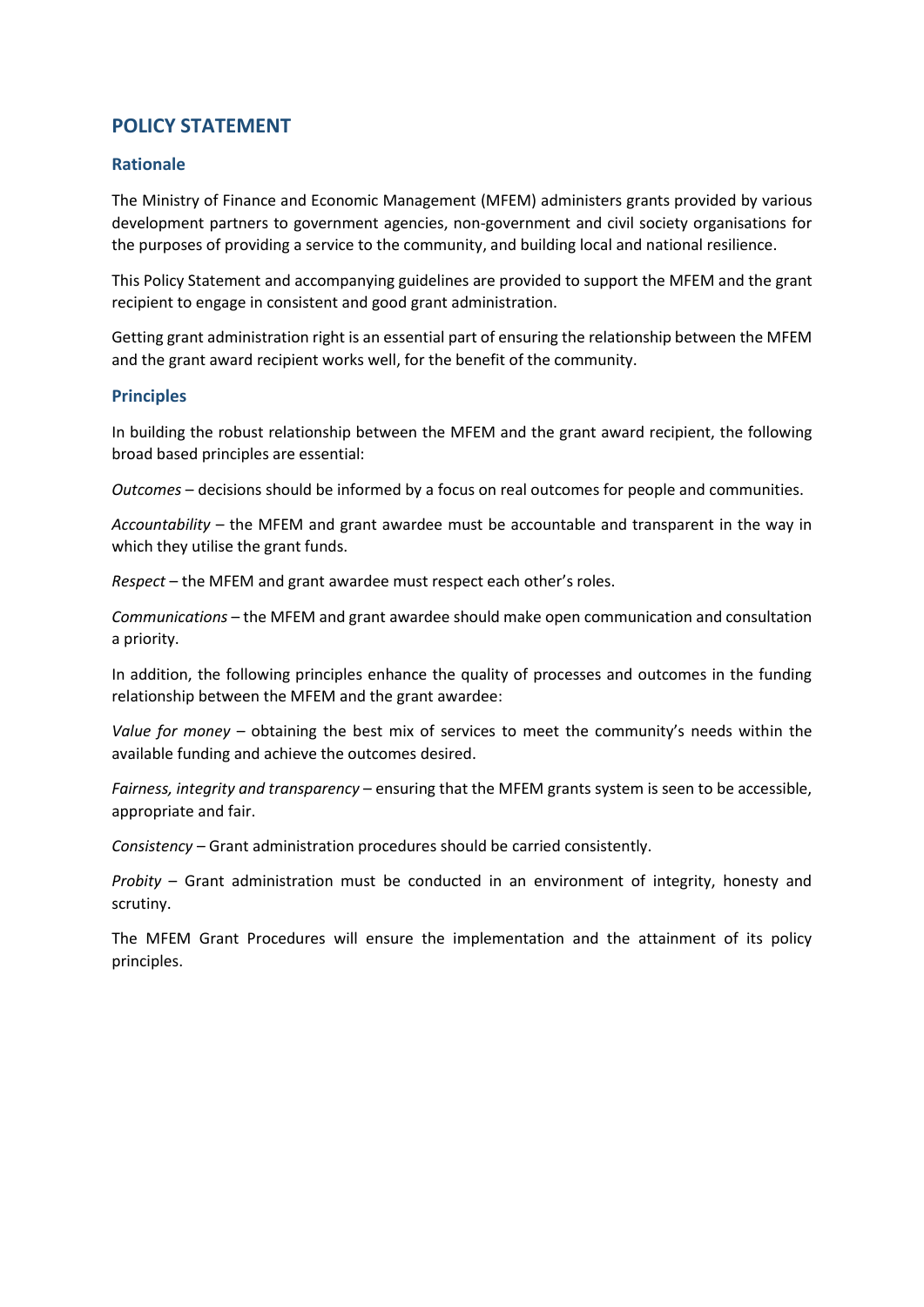#### **GRANT FUNDING PROCEDURES**

The following procedures outline the responsibilities and actions required of MFEM and the grant recipient, in administering and managing grant funds during the Grant Lifecycle.

#### **REQUIREMENT TO PROVIDE PUBLIC NOTICE OF GRANTS**

1. The MFEM must notify the public of any grant programs that is administered by the organisation.

2. The MFEM must generally make all funding opportunities available for application, for at least 30 calendar days. The MFEM may also make a determination to have a less than 30 calendar day availability.

3. The following information must be included in the notice of funding opportunity:

- 1. Full programmatic description of the funding opportunity.
- 2. Specific eligibility information including any factors or priorities that affect an applicant or its application eligibility for selection.
- 3. Application preparation and submission information, including the applicable submission dates and time.
- 4. Application review information, including the criteria and process used to evaluate applications.
- 5. Focal point or contact person within MFEM for the grant.

4. The MFEM will execute a merit based review process for applications. The process must be described or incorporated into the funding opportunity notice.

5. The MFEM will publish the required information on its website and social media pages.

#### **RECEIVING AND REVIEWING GRANT AWARD APPLICATIONS**

6. When the MFEM receives applications for grant programs, the receiving officer must register the application in the Grant Award Application Register.

7. The application will include the project Concept as per the Te Tarai Vaka template, plus any additional information required for the type of grant being applied for. For climate financing, please refer to the Grant Award Evaluation Procedure for climate financing mechanisms. The MFEM will advise the applicant that the application has been received, and the process going forward from that point on.

8. Depending on the grant, either, the Development Coordination or the Budget, or both divisions of the MFEM will conduct the initial screening to ensure that the application is complete, and that it qualifies for the grant.

9. If basic requirements are not met, the application will be rejected.

10. As part of the initial screening, the MFEM must ensure that the activity for which the grant is applied for, has not been requested by another applicant, or that, it has not already received funding in the form of another grant, development partner assistance or from within government agency budgets. If this is the case, then the MFEM must advise both applicants, and try to come to a resolution, on the submission of one application only, for any particular activity.

11. During the initial screening, the MFEM must guarantee that the application for a grant will not be used to cover for costs incurred for activities already started or completed.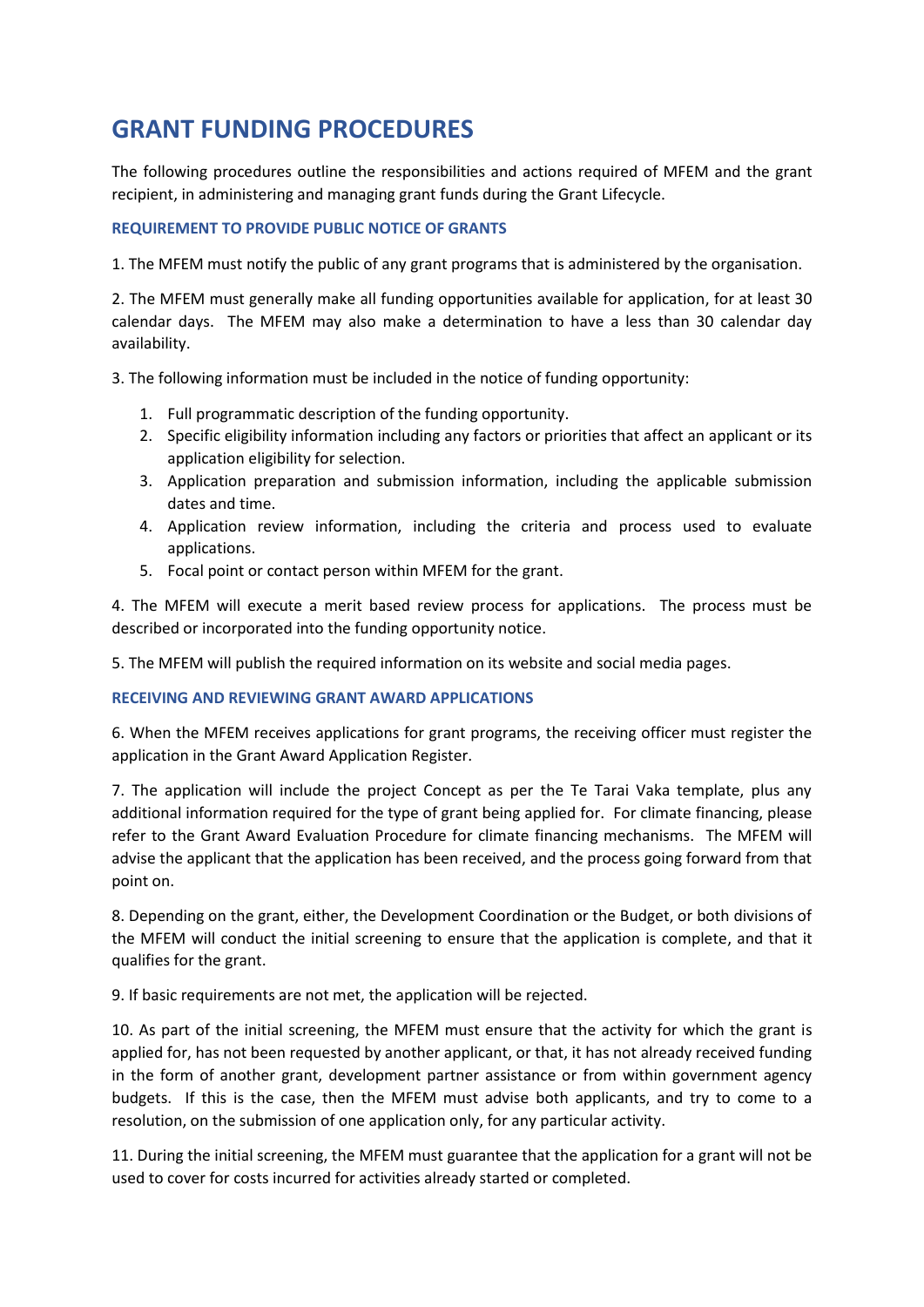12. Following the initial screening, the MFEM will facilitate the programmatic and budget review and assessment, of the application, by the Technical Appraisal Team. The Technical Appraisal Team, will assess the application based on a pre-determined criteria. Should the Technical Appraisal Team require further information, the MFEM will advise the applicant to provide the requested material. For projects supported by the Green Climate Fund and the Adaptation Fund, the Grant Award Evaluation Procedure for climate financing mechanisms must be followed. The Technical Appraisal Team, will use the Due Diligence and the Financial Management Assessment Questionnaire to ensure an informed assessment of a project proposal, in respect to financial viability and long term sustainability; that the implementing agency management systems are sufficiently robust to guarantee funds are used for purposes intended; and that controls will be in place to support monitoring and supervision of a project.

13. Following the assessment, the Technical Appraisal Team will present its recommendations to the National Sustainable Development Commission - NSDC (acting as the Grants Approval Committee).

14. Depending on the grant and the project application, for simple projects that do not require any more planning, NSDC will approve or reject applications, this may be the only assessment step. Note that for GCF and Adaptation Fund project applications, this will be done in accordance with the Grant Award Evaluation Procedure for climate financing mechanisms.

15. For more complex, projects, the NSDC will only approve the Concept to move to the Planning stage, for full project design, environmental and social assessments, gender assessments, procurement plans, and so forth, as outlined in the Te Tarai Vaka – Activity Management System.

16. For projects that advance to the Planning stage, when the Technical Appraisal Team is satisfied that all the requirements are met, they will once again seek the NSDC approval.

17. The decisions of the NSDC, must be documented. Where the NSDC does not follow the Technical Appraisal Team's recommendation, the departing decision should be adequately justified and documented.

18. In approving a grant, the grant award decision will include the overall amount of the grant program; the name of the grant recipient, title of granted activity awarded and the reasons for this choice.

19. If a grant application is unsuccessful, the MFEM will advise the applicant, including the reasons for the rejection of the application, with reference to the pre-determined and announced grant criteria. MFEM will also keep this information in its registry of grant applications.

20. When an application is successful, the MFEM will inform the grant awardee through a letter of advice with a Grant Funding Agreement (GFA). The MFEM will facilitate a meeting between itself and the grant award recipient to go through the GFA and ensure that this is understood and acceptable to both parties, before signing.

21. The Grant Award Procurement Rules and Procedures and the Remedies for Non-Compliance section of this Procedures will be attached to the GFA.

22. When signed, the GFA is a legally binding document and the grant recipient is legally obligated to carry out the full terms and conditions of the grant, including the implementation of the Environmental and Social Commitment Plan (ESCP).

23. MFEM will disburse the funds to the grant award recipient according to the GFA.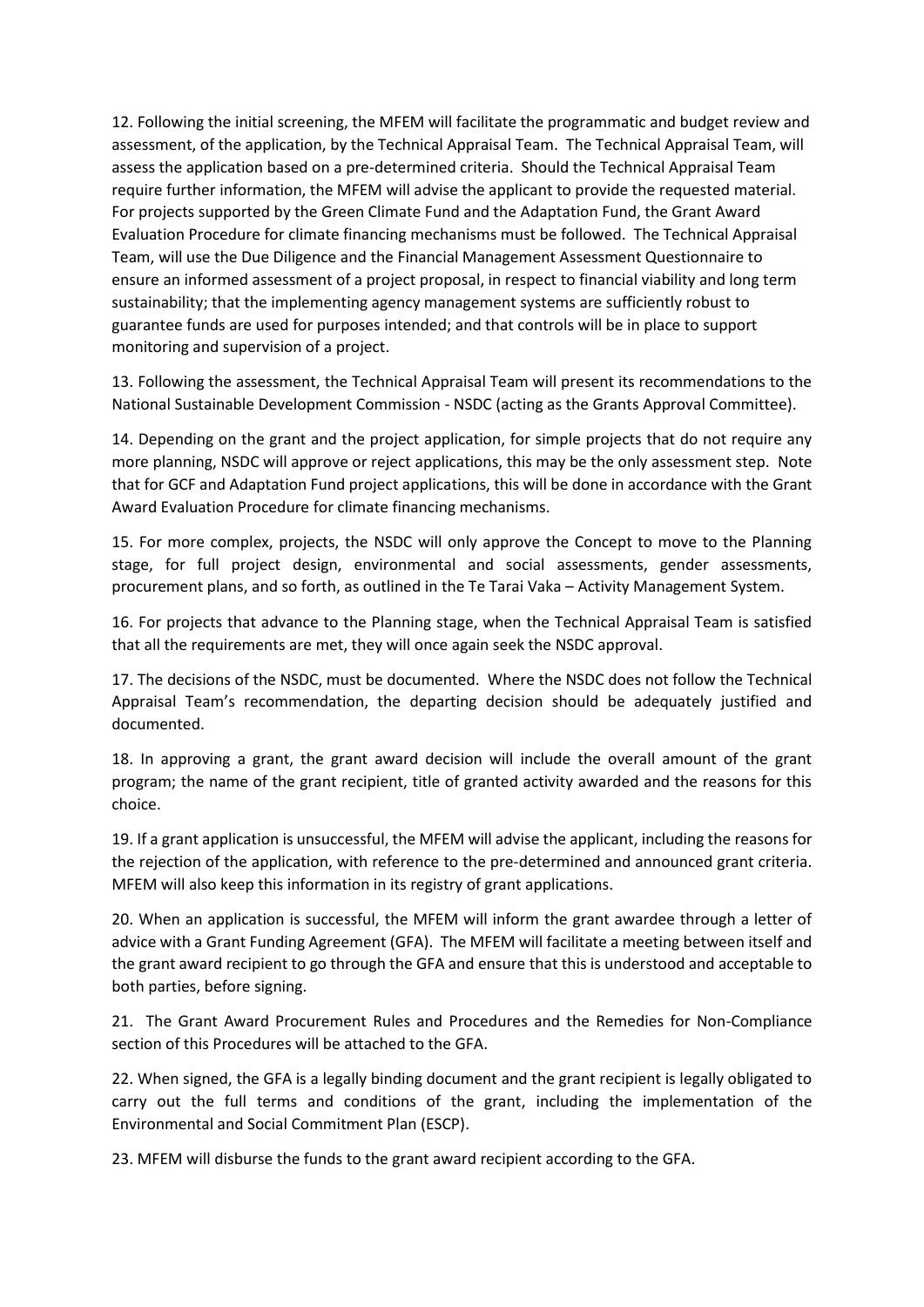#### **PUBLIC ACCESS TO GRANT AWARDS INFORMATION**

24. The MFEM must publish the information on grant decisions. The following type of information is required for publication on the MFEM website:

- 1. The name and address of the grant recipient;
- 2. The purpose of the grant;
- 3. Grant amount awarded; and
- 4. Where applicable, the co-financing input.

25. Furthermore, if the grant is awarded to a government agency and procurement is progressed as per the Cook Islands Government Purchase and Sale of Good and Service Policy (Procurement Policy), publication will also be made on the MFEM procurement portal, on the MFEM website as according to paragraph 4.3.1 of the Procurement Policy.

26. Further to this, the MFEM must inform the public on grant decisions, via media releases, for publication and announcement on the MFEM website, local newspapers, national radio and television.

27. For all grants supported by the MFEM, it is expected that grant recipients comply with the MFEM Environmental and Social Safeguard Standards (ESSS), in particular ESSS 9 on Stakeholder Engagement and Information Disclosure. MFEM through its monitoring and performance management oversight role will ensure this.

28. During the project lifecycle, the MFEM will publish biannual updates on the periodic progress of individual grant award projects, including budget utilisation, to ensure greater transparency in the use of funds.

#### **STANDARD FOR FINANCIAL AND PROGRAM MANAGEMENT**

#### **LEGISLATIVE AND NATIONAL POLICY REQUIREMENTS**

29. The MFEM must manage and administer the Grant in a manner, so as to, ensure that funding is expended and associated programs are implemented in full accordance with Cook Islands laws and national policy requirements, including, but not limited to those protecting the public welfare, the environment, prohibiting discrimination, and addressing climate change.

#### **PERFORMANCE MANAGEMENT, MONITORING AND EVALUATION**

30. The MFEM will require the grant award recipient to relate financial data to performance accomplishment of the grant. The recipient's performance should be measured in a way that will improve program outcomes, share lessons learned, and spread the adoption of good practices.

31. The MFEM should agree with the recipient clear performance goals, indicators, and milestones. Performance reporting frequency will be established, to not only allow the MFEM to provide monitoring oversight on the recipients progress, but also to facilitate identification of promising practices amongst grant recipients and build evidence upon which the MFEM's performance decisions are made.

32. The MFEM oversight will also cover the compliance with the applicable Environmental Social Safeguards Standards (ESSS) and the Gender Policy requirements.

33. The MFEM (or its representative) may carry out site visits to monitor grant recipient progress. These site visits also serve to support implementation of the grant award project, gather and disseminate best practices and maintain a good relationship with the grant award recipient. Following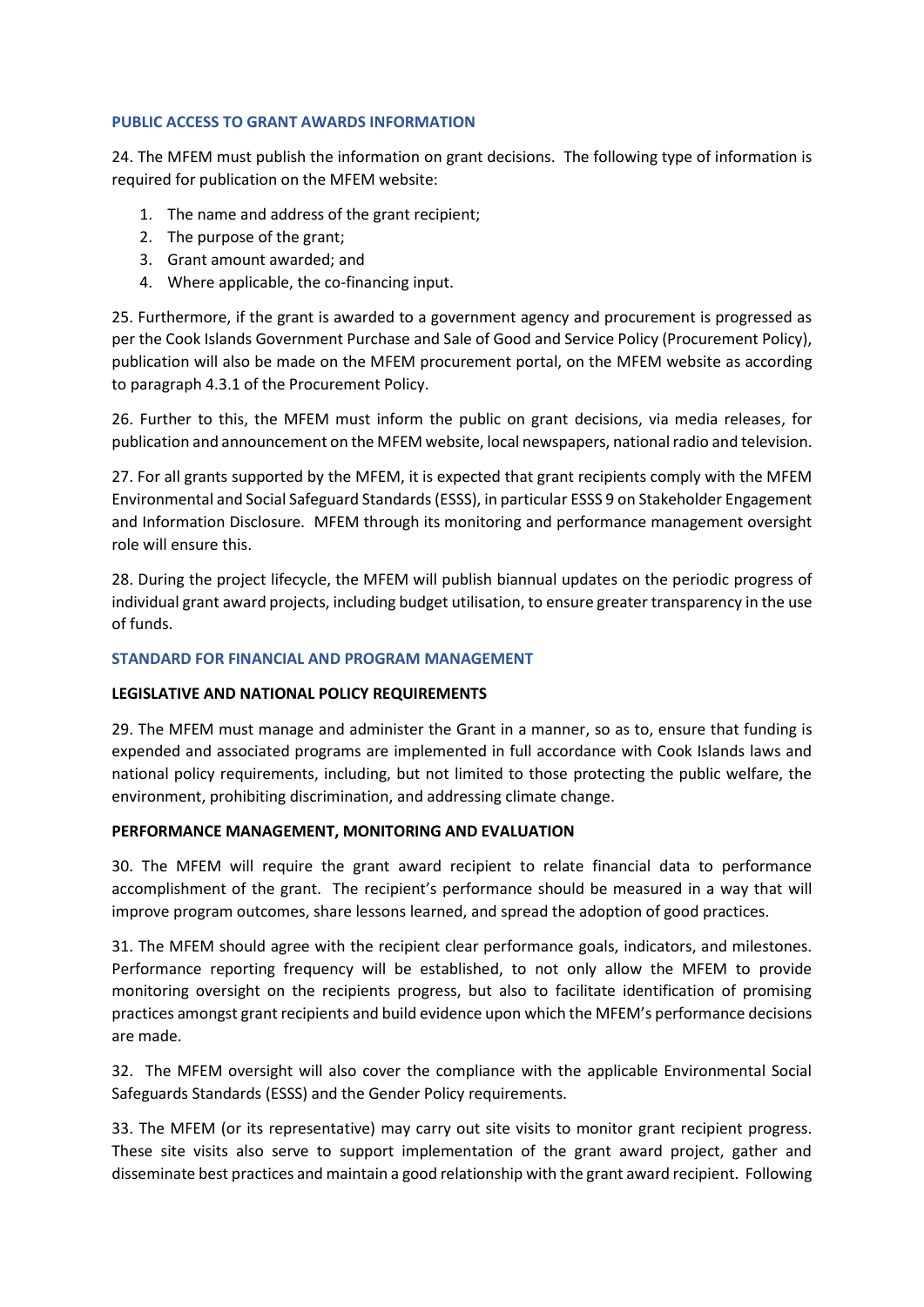a site visit, a Site Visit Report must be submitted to the MFEM's Development Coordination and the Budget Divisions Managers.

34. The MFEM will have the right of access to any documents papers, or other records that a grant recipient has, which are pertinent to the Grant, in order to make audits, examinations, excerpts, transcripts. The right also includes timely and reasonable access to the recipient's personnel for purposes of interview and discussion related to such documents.

#### **MAKING FUNDING DISBURSEMENTS**

35. All grant award funding disbursement will follow the ODA Payment Procedures, so that all the relevant steps have been undertaken when making a payment for a grant award program.

#### **REMEDIES FOR NON-COMPLIANCE**

36. When the MFEM determines that non-compliance cannot be remedied by imposing extra conditions; the MFEM may take one or more of the following actions, as appropriate to the circumstances:

- 1. Temporarily withhold payments pending correction of deficiency.
- 2. Disallow (that is, deny) all or part of the cost of the activity or action not in compliance.
- 3. Suspend or terminate the grant award.
- 4. Initiate suspension proceedings.
- 5. Take other remedies that may be legally available.

#### **TERMINATION**

37. The MFEM will terminate a grant award if it determines that the recipient has materially failed to comply with the grant awards terms and conditions.

38. Where a grant award is terminated, MFEM and the recipient remain responsible for compliance with the closeout and post-closeout adjustments and continuing responsibilities.

#### **Notification of termination**

39. The MFEM must provide the recipient with a notice of termination. If the grant award is terminated for the recipient's material failure to comply with the terms and conditions of the grant, the notification must state this.

40. The MFEM will keep the termination record for 7 years before it will be archived.

41. Should the recipient reapply for another grant with the MFEM, the information record will be used in judging whether the recipient is qualified to receive another grant award.

42. If the grant award is terminated on the grounds of corrupt or fraudulent practices, the MFEM will declare the recipient, ineligible, either indefinitely or for a stated period, for any further grant award.

43. MFEM will notify other relevant agencies on the termination of a grant, and this information will be accessible on the public listing of grants on the MFEM website.

#### **Course for Remedy**

44. The terminated grant award recipient may seek recourse by either laying a complaint to the Office of the Ombudsman or filing an application with the High Court of the Cook Islands.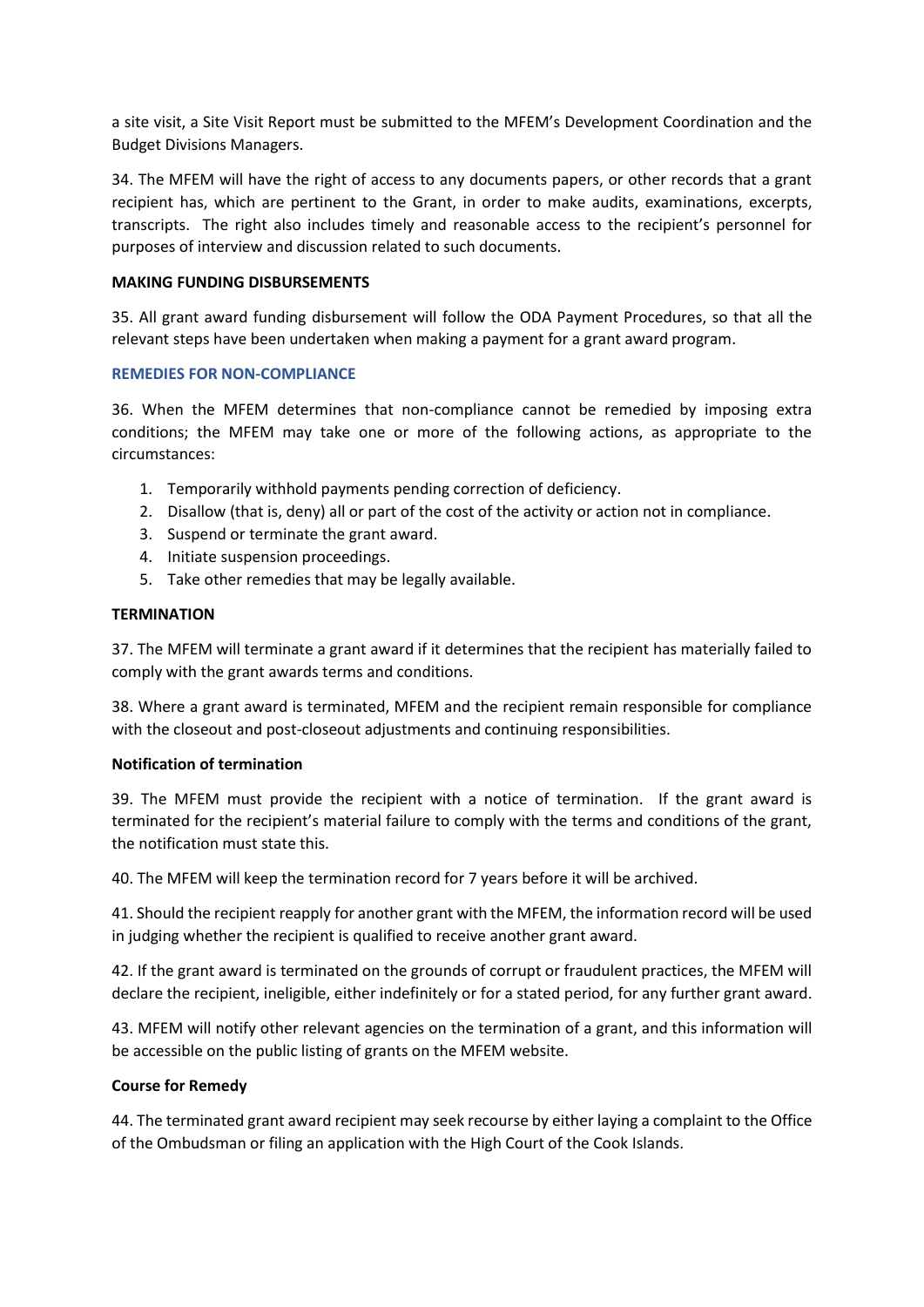#### **SUSPENSION**

45. When MFEM receives any information from any source concerning a cause for suspension or termination of a grant award, the MFEM (or its representative) will investigate.

46. Suspension is a serious action. A suspension is only imposed, if it is determined that:

- 1. There exists an allegation worthy of suspension and there is evidence to support this; or
- 2. Immediate action is need to protect the public interest.

#### **Considerations in issuing a suspension**

47. In determining the adequacy of the evidence to support the suspension, the MFEM, considers how much information is available, how credible it is, given the circumstances, whether or not important allegations are verified, and what implications can reasonably be drawn as a result. During the assessment, MFEM may examine any documentation relevant to the grant.

48. In deciding whether immediate action is needed to protect the public interest, the MFEM will seek legal opinion from the Crown Law Office to ensure compliance with national laws and protect MFEM from any civil action. The Secretary of Finance will make the final call to suspend the grant.

49. The MFEM will report any non-compliance to the Cook Islands Audit Office, who will seek direction from the Public Expenditure Review Committee on conducting a special investigation on behalf of the MFEM. Any subsequent decisions will be based on the findings of the special investigation.

#### **Suspension Notice**

50. After deciding suspension, the MFEM will send a notice of suspension advising:

- 1. That the grant has been suspended; and
- 2. The suspension is based on
	- (a) Adequate evidence of irregularities have been found which seriously reflects on the propriety of further dealings with the grant award recipient
	- (b) Causes for suspension
	- (c) Timing of suspension pending the completion of an investigation or resulting in legal proceedings.

#### **Contesting a Suspension**

51. The grant award recipient must be advised on the ability to contest a suspension. If this is the case, the respondent or their representative must provide to the MFEM, the information in opposition to suspension. These must be in writing. If any information is provided orally, it is important that this be followed up, in writing for the official record.

52. In addition to any information and argument in opposition of a suspension, the respondent's response must identify specific facts that contradict the statements made in the Notice of Suspension. A general denial is insufficient to raise a genuine dispute over facts material to the suspension.

53. The grant award recipient or representative must send response within 10 working days of receiving the Notice of Suspension. MFEM must acknowledge receipt of response.

#### **Continuing or Terminating the Suspension**

54. The MFEM will consider all the information contained in the grant award official record. The official record includes: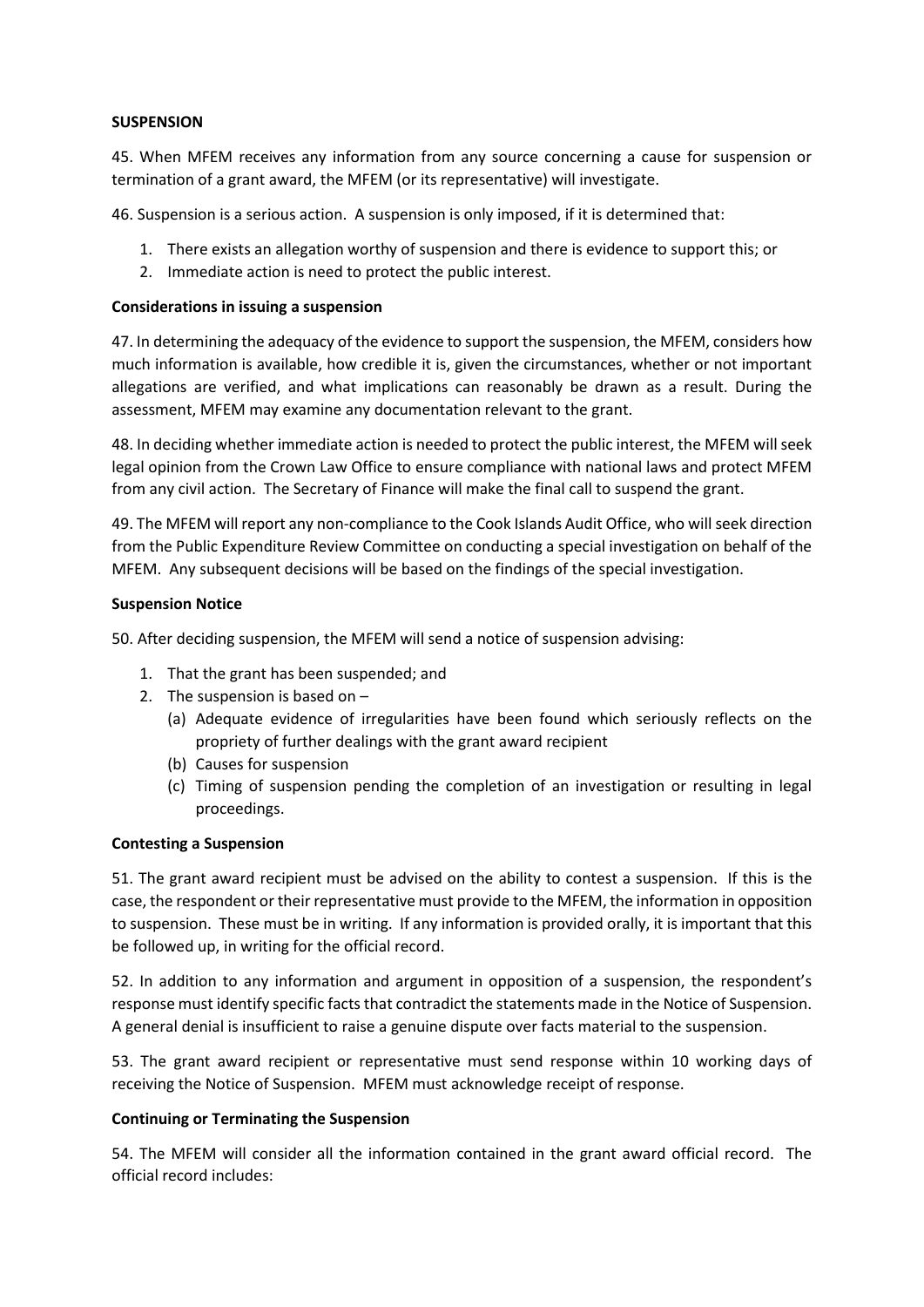- 1. All information in support of the MFEM initial decision to suspend the grant award.
- 2. Any further information or argument presented in support of, or opposition to, the suspension.

55. The MFEM must make a written decision whether to continue, modify or terminate the suspension within 10 working days and notify the grant award recipient.

*Note that this section of 'Remedies for Non-compliance', of the Procedures should be attached as an annex to the Grant Funding Agreement.*

#### **CLOSEOUT**

56. The MFEM will close out the grant award when it determines that all applicable administrative actions, and all required work of the grant award, has been completed by the recipient.

57. As such, the MFEM must ensure the following actions to complete this process:

- 1. The grant recipient must submit no later than 60 calendar days after the end date of the period of performance, all financial performance, and other reports as required by the terms and conditions of the grant award. The MFEM may approve extensions when requested by the recipient.
- 2. That the MFEM must make prompt payments to the grant recipient for allowable reimbursable costs under the grant award being closed out.
- 3. The grant recipient must promptly refund any balances of uncommitted funds that the MFEM paid in advance or paid that are not authorised to be retained by the grant recipient for use in other projects.
- 4. The grant recipient must account for any property, plant, equipment or other fixed assets acquired with the grant funds.
- 5. The MFEM should complete all close out actions for the grant award no later than one year after receipt and acceptance of all required reports.

#### **POST CLOSE OUT AND CONTINUING RESPONSIBILITIES**

58. The closeout of a grant award does not affect any of the following:

- 1. The right of the MFEM to disallow costs and recover funds on the basis of a later audit or other review. The MFEM must make any cost disallowance determination and notify the grant recipient within the record retention period.
- 2. The obligation of the grant recipient to return any funds due as a result of later refunds, corrections, or other transactions.
- 3. Audit or special review requirements.
- 4. Records retention.

#### **COLLECTION OF AMOUNTS DUE**

59. Any funds paid to the grant recipient in excess of the amount to which the grant recipient is finally determined to be entitled, under the terms of the grant award constitutes a debt to the MFEM.

60. A debt to MFEM, also includes, grant award funds that must be recoverable due to expenditures which are unauthorised or fall outside of the scope of the funding for the project.

61. If not paid within 90 days after demand, the MFEM may reduce the debt by:

1. Making an administrative offset against other requests for reimbursement;